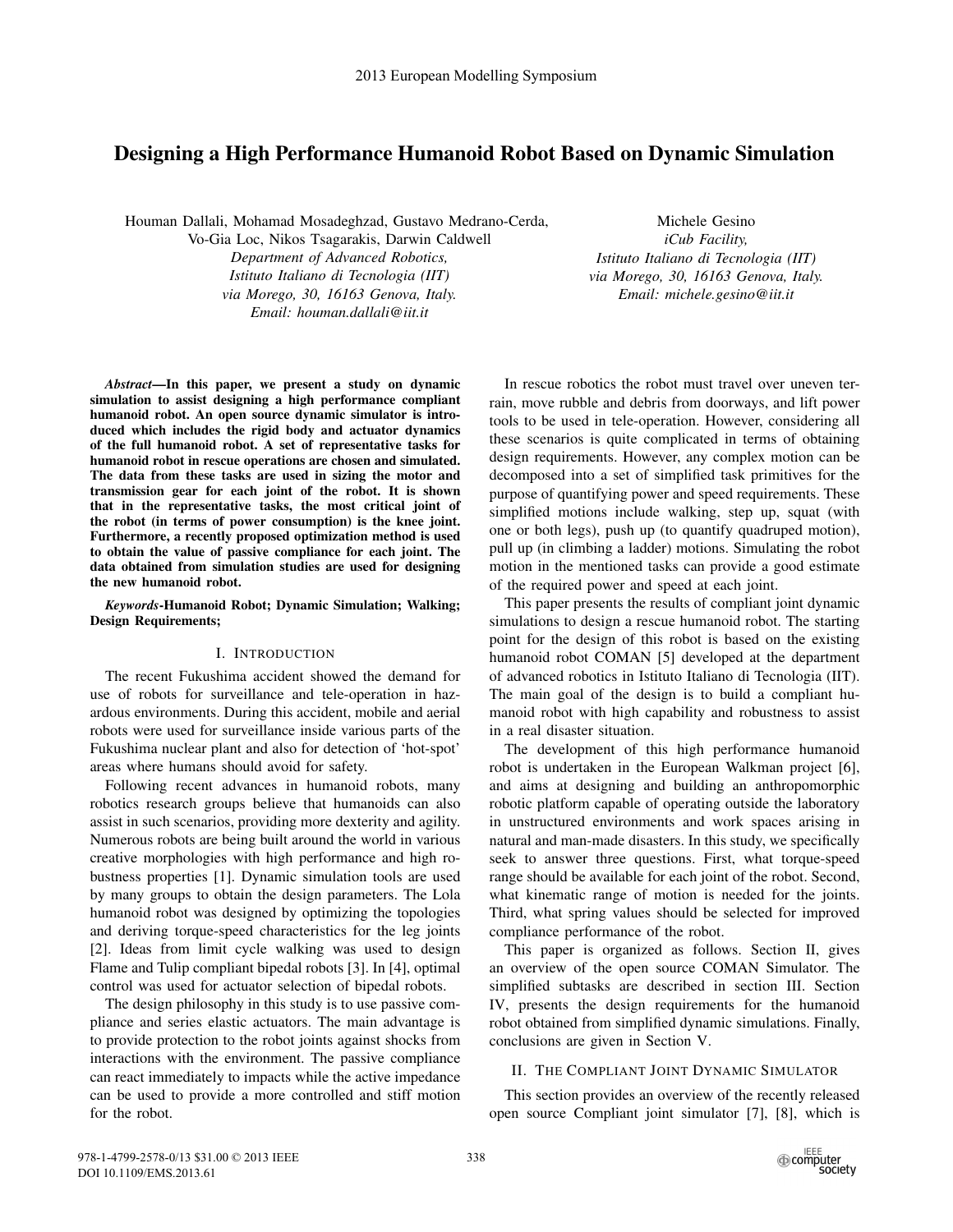based on Robotran multi-body modeling tool [9]. This simulator uses the mathematical equations of the 23 DoF (Degrees of Freedom) COMAN robot (Newton-Euler), generated and optimized symbolically as opposed to numerical models. Subsequently, the actuator dynamics are added to the multi-body model, which consists of the electrical and mechanical dynamics of DC motors. Moreover, constraints, external forces (feet-ground interaction), as well as symbolic kinematic sensors are available to obtain Jacobian, linear and angular position, velocity and acceleration at any point of interest on the humanoid robot.

All equations are generated in C and Matlab languages to leverage the power of Matlab during the development stage and the flexibility of C in the final dissemination. The parameters of COMAN used in the simulations are obtained from the CAD data and the actuator manufacturers data. The complete open source code of the simulator is available for download from the public git repository at [14] for research purposes under GNU license. The generated C code is executed in Linux operating systems independent from Matlab for real-time experimentation. The development of this simulator is still ongoing and so far it has been used in a number of dynamic simulation studies [11], [12] and [13]. Further details regarding the development of the model and simulator can be found in [7] and [10].

#### III. TASK DESCRIPTIONS

This section, discusses the tasks primitives that can help in estimating the required speed and torque for each joint. The compliance values are fixed at this stage, using the initial values for COMAN [5]. The tasks trajectories are first specified in Cartesian space, converted to joint space using inverse kinematics and then the full body dynamics is simulated using a Runge-Kutta solver. The following naming convention is used for convenience when referring to different DoFs: Ankle (A), Knee (K), Hip (H), Waist (W), Shoulder (S), Elbow (E). Also the rotations Roll, Pitch and Yaw are abbreviated as R, P, Y, respectively. The graphs of this simulation are presented at the end of this section. The data presented in the following sections is presented in a statistical sense. For every joint, the box in each figure corresponds to steady state values of speed or torque. The line inside the box represents the median while the box upper and lower edges are the 25th and 75th percentiles of the torque or speed values. Peak values occurring during transients are shown by the dashed lines. The transient values are less frequent compared to the steady state values during any task.

#### *A. Task 1: Pull Up*

Fig. 1 shows the pull up task. This motion demands high torque and power in elbow and shoulder pitch joints during raising motion. The task is designed to lift the legs by 30 cm from the ground. Moreover, Elbow motors should bear



Figure 1. Pull Up

the high torque of body weight around hand's arm. This task can resemble climbing a ladder, pulling debris blocking an entrance. The plot of this case is depicted in Fig. 2.



Figure 2. torque-velocity distributions of pull up motion. Joints 1, 2, 3 and 4 refer to SP, E of right and left arms, respectively.

#### *B. Task 2: Push Up*

Fig. 3 depicts the push up motion. This task validates motor abilities of ankle, knee, waist pitch and also elbow and shoulder. This task corresponds to quadruped locomotion and also standing up when falling. The quadruped locomotion is more stable in unstructured environments. Hence a humanoid rescue robot should be able to perform well and robustly on four limbs as well as two limbs. The trajectory used for the arm joints is  $r(t) = -0.4 + A(1 - \cos(2 \pi f t))$ where  $f = 1$  Hz and  $A = 0.3$  rad and the data is depicted in Fig. 4.

# *C. Task 3: Step Up*

This task is subtask of walking on rough terrain in natural disasters where there is debris on the path of the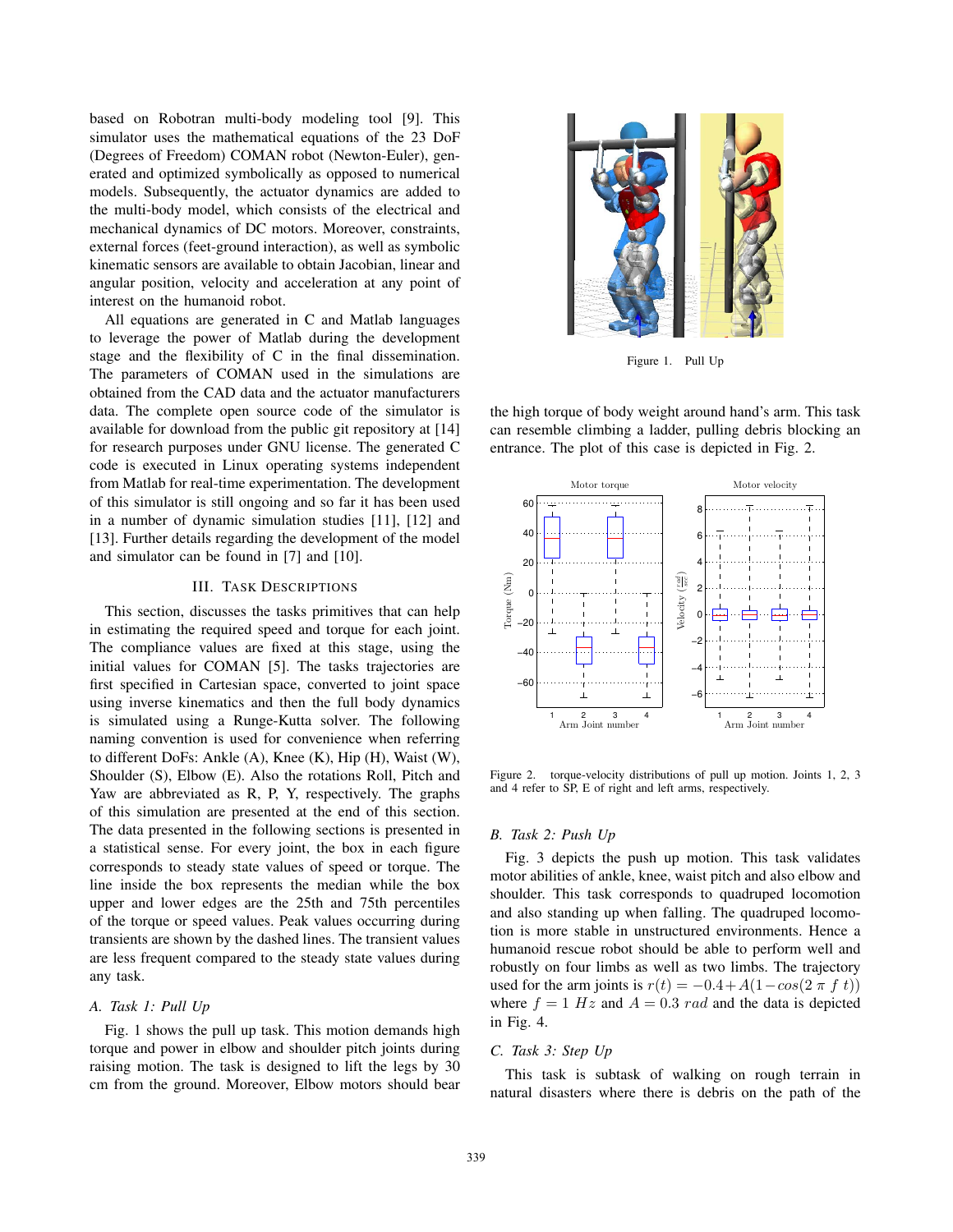

Figure 3. Push Up



Figure 4. torque-velocity distributions of push up (arms). Joints 1, 2, 3 and 4 refer to SP, E of right and left arms, respectively.

robot. Moreover climbing an industrial ladder, ascending and descending stair cases require strong knee and hip motors. Fig. 5 illustrates the stepping on an obstacle. In this simulation, the robot takes a step over a 30 cm high obstacle which needs high torque and power in knee and hip joints. The plot of this case is depicted in Fig. 6, which is derived for the simulation duration of 6 seconds.

#### *D. Task 4: Squat*

Squat is another subtask which arises in many situations such as lifting heavy loads, the transition from bipedal to quadrupedal configuration, walking in confined spaces where there is a low ceiling. Squat demands high torque in knee and hip and becomes harder when the knee bends to  $\pi$ rad. Two set of squat tests are simulated with the robot. First, the robot is simulated to squat symmetrically with both legs with the reference position being  $r(t) = A(1-cos(2 \pi f t)),$ with  $f = 1$  Hz and  $A = 0.3$  rad for HP, AP joints and  $A = 0.6$  rad for knee joint. Second, the robot is simulated to do a squat with one leg while the trajectory is  $r(t)$  with the swing leg lifting up twice the stance leg with the same frequency. The plots of the two cases are depicted in Fig. 7 and Fig. 8 , respectively.

# *E. Task 5: Arms Up and Upper Body Manipulation*

This motion evaluates arms and waist capability in manipulating a 5 Kg object held by the hand. The first aim of



Figure 5. Step Up



Figure 6. torque-velocity distributions of step up motion. Joints 1, 2 and 3 refer to HP, K and AP of right leg and 5, 4, 6 refer to HP, K and AP of the left leg.



Figure 7. torque-velocity distributions of symmetric squat (both legs). Joints 1, 2 and 3 refer to HP, K and AP of right leg and 5, 4, 6 refer to HP, K and AP of the left leg.

this task is to check the arm capability in manipulation. In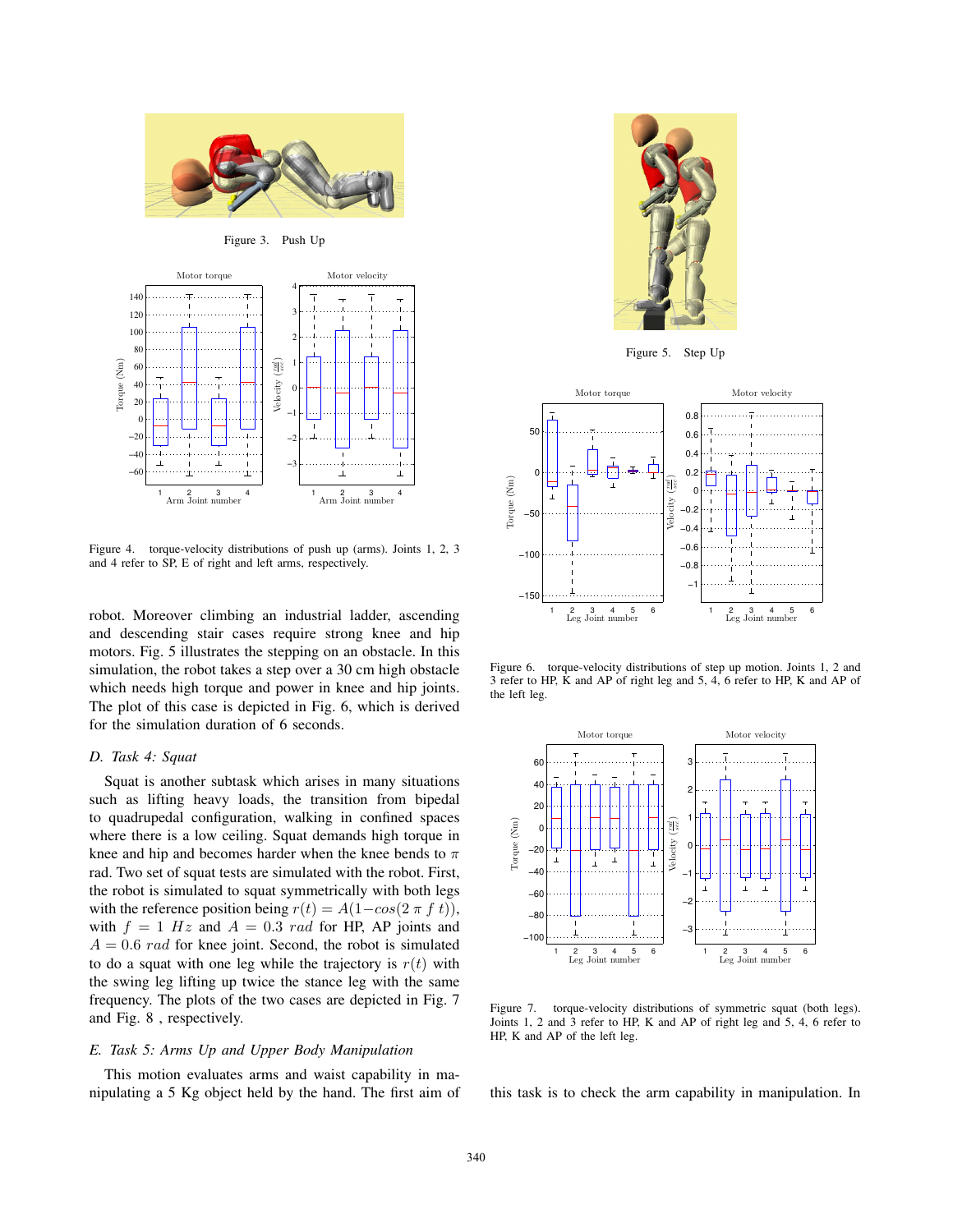

Figure 8. torque-velocity distributions of squat with one leg. Joints 1, 2 and 3 refer to HP, K and AP of right leg and 5, 4, 6 refer to HP, K and AP of the left leg.

addition to the arm torque requirements, a large torque is placed on the waist motors due to larger lever arm. A single waist motor should tolerate the whole weight of upper body and its dynamic torques. Similar graphs are obtained for this task, as presented for the previous tasks, but summarized in section IV-B.

#### *F. Task 6: Walking and Balancing Locomotion*

Walking is an essential simulation to be used in the design. The torque-speed distributions for COMAN walking with speed of  $0.32\left(\frac{m}{sec}\right)$  are shown in Fig. 9. It is evident that the knee has the highest torque and speed during walking which is partly due to bent knee walking. In addition, HR joints show higher torques compared to the pitch DoFs. Also the AP, K and HP joints has the highest velocities as expected.



Figure 9. Torque-velocity distributions of walking with COMAN. The joints 1-6 correspond to HP, HR, HY, K, AR, AP of right leg and joints 7-12 corresponds to the left leg with the same kinematic order.

# IV. DESIGN REQUIREMENT BASED ON SIMULATION **STUDY**

The dimensions of the robot are chosen based on the requirements of the rescue operation tasks described in section III. In other words, to be able to perform the tasks for instance in a power plant, the robot must at least have anthropomorphic size. In designing the robot, we tried to reduce the weight of the robot since the robot must perform continuous tasks for at least 30 minutes using on-board battery. Besides, light weight (particularly legs and arms) gives a lot more benefits such as agility. Hence, the estimated height and weight of robot is 160mm including head, and 52kg. Based on the torque-speed graphs presented in section III, we will select different parts.

In this section, first the design of legs, arms and head is discussed and then the method used for selecting the passive compliant elements is described.

### *A. Transmission Selection*

The ratio of harmonic drives heavily depends on the requirement of back-drivability of the joints. It was tried to reduce the gear ratio to ensure more back-drivability (based on the no load back driving torque provided in the manufacturer data). However, the torque profiles are significant in most of the joints, it will lead to very high power density motor if the gear ratio is small. Due to the limitation of the motor characteristic, the gear ratio is chosen as 100 for joints requiring more back-drivability (with no load back driving torque of 4.5 Nm for CPL-20 harmonic drive) to match with the lightest possible motor torque curve. For joints that do not require much back-drivability such as arms, waist yaw, waist roll, the gear ratio is set to 160 to allow choosing lighter motors, while the no load back driving torque is 5.8 Nm for CPL-20 harmonic drive.

### *B. Leg & Arm Motor Selection*

Based on the presented torque-speed curves for different tasks, a short summary for each joint of legs is given in Table I. Among the large amount of data from simulation, the worst case for each joint in all tasks is selected and presented in the Table. Fig 6 (stepping on obstacle) clearly illustrates the situation when knee joint (joint 4) needs the highest power (torque times speed). The situation does not happen frequently but considering the heat from electronic parts which we encountered, the torque profile of this test is still considered to prevent failure of long time operation of motor. The maximal continuous torque is calculated as root mean square of most severe continuous torque during 2 seconds. This is quite conservative but it can help with unexpected motions which do frequently happen in outdoor environments. The peak torque and the continuous torque of the motor as well as the gear must be bigger than the torques listed in Table I. In this work, the nominal motor speed for roll and yaw joints before reduction is about 2000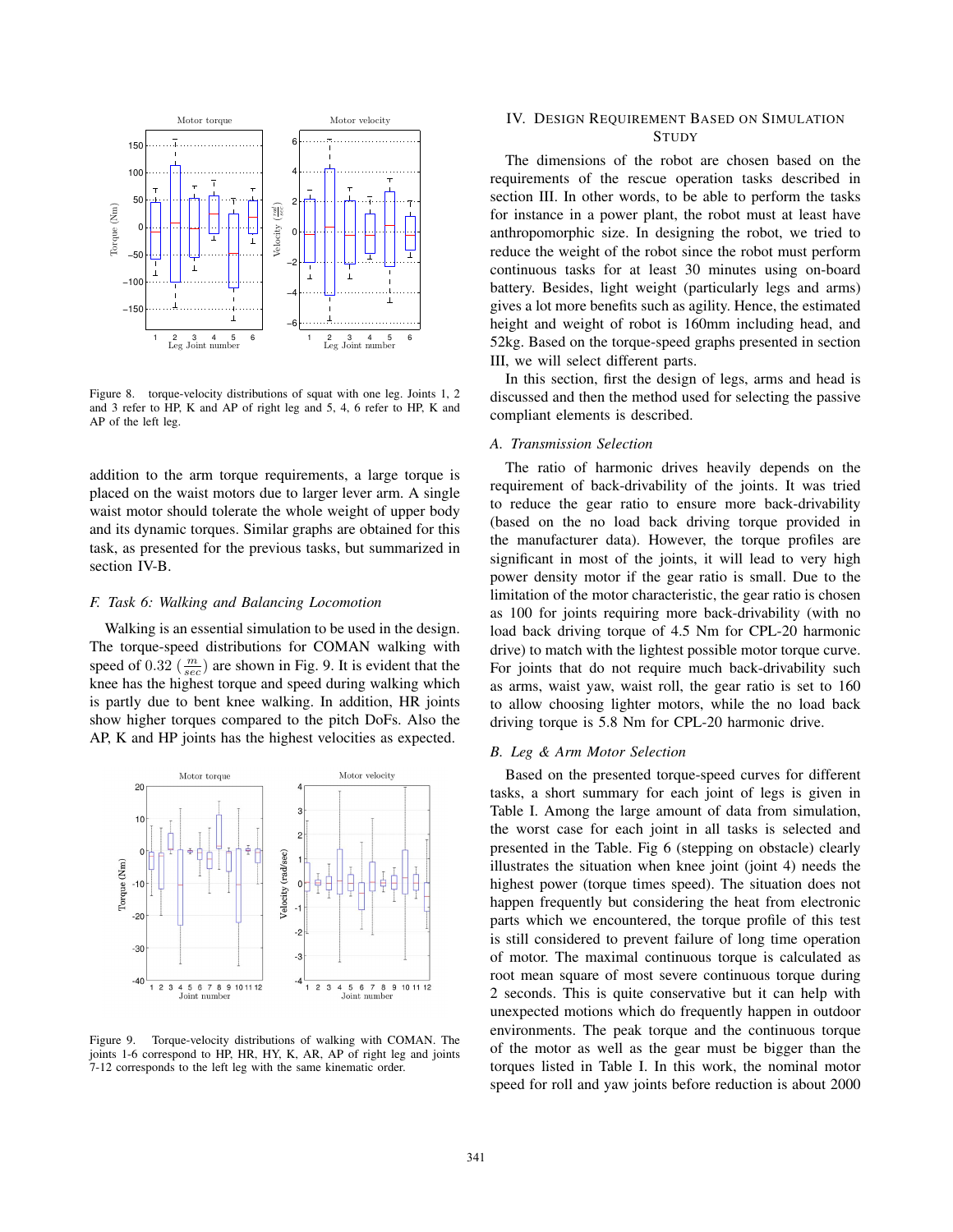rpm. The knee hip pitch and ankle pitch joints require the highest speed (around 5000 rpm) in walking (0.32  $\frac{m}{\text{sec}}$  which is 0.64 leg length per second). Other joints do not require such high speeds.

| Table I                                                |  |
|--------------------------------------------------------|--|
| Summary of Lower body joints requirements, (torques in |  |
| $NM$ ).                                                |  |

| Joint | Max continuous torque | Peak torque | Task      |
|-------|-----------------------|-------------|-----------|
| WP    | 50                    | 90          | Task 5    |
| WR    | 20                    | 40          | Task 5    |
| WY    | 8                     | 10          | Task 5    |
| HP    | 50                    | 55          | Task 3, 4 |
| HR    | 20                    | 35          | Task 6    |
| HY    | 20                    | 40          | Task 6    |
| K     | 60                    | 100         | Task 4    |
| AR    |                       | 11          | Task 4    |
| AP    | 25                    | 40          | Task 6    |

In summary, Table II provides the max continuous and peak torque for the upper-body (Arms & Waist). This data is used to size the upper-body joints.

Table II SUMMARY OF UPPER-BODY JOINTS REQUIREMENTS, (TORQUES IN NM).

| Joint     | Max continuous torque | Peak torque | Task      |
|-----------|-----------------------|-------------|-----------|
| <b>SP</b> | 35                    | 60          | Task 5    |
| SR.       | 35                    | 60          | Task 5    |
| SY        | 20                    | 25          | Task 5    |
|           | 35                    |             | Task 3, 4 |

# *C. Head Design*

Anthropometric approach is used for preliminary decision on the head's size. Then the head geometry is revised according to the expected speed/torque performances and requirements. The head position also depends on the kinematic chain type of the whole head mechanism. The vision system includes 2 stereo-cameras and a laser scanner. Humanoid must be able to look around by turning the head from left to right  $2\pi$  rad ( $\pi$  rad left and  $\pi$  rad right) and 0.35 rad up and  $\frac{\pi}{2}$  rad down with respect to the horizon line. These requirements lead to a 2 DOF mechanism (yaw and pitch).

Stereo-cameras must be capable of monitoring feet of the humanoid by looking perpendicularly to the ground. To do so a pigeon-like scheme is chosen for the pitch axis which is perpendicular to yaw axis. As shown in Fig. 10, the head is pivoted to the neck to provide the pitch motion. Moreover, the yaw provides a full clockwise rotation for the neck. The total mass of the head is considered approximately to be 3.5  $kg$  in the dynamic analysis. The pitch and yaw motors of the head should provide  $\pi\left(\frac{rad}{sec}\right)$ . Two methods can be applied to generate joint level motion of the yaw and pitch namely smooth rotation trajectory and bang-bang acceleration approaches. Joint torques are calculated via Robotran based on these two motion generators. In the smooth trajectory approach a fifth order polynomial is suggested for the angle



Figure 10. The head and neck design



Figure 11. Head torques computed using the smooth and bang bang methods.

or rotation. The six unknown parameters could be found by specifying three initial conditions  $(\theta(0) = 0, \dot{\theta}(0) = 0,$ by specifying three initial conditions  $(\theta(0) = 0, \theta(0) = 0, \dot{\theta}(0) = 0)$  and three final conditions  $(\theta(1) = \pi, \dot{\theta}(1) = 0, \dot{\theta}(1) = 0)$  $\theta(0) = 0$ ) and three final conditions  $(\theta(1) = \pi, \theta(1) = 0,$ <br> $\ddot{\theta}(1) = 0$ ). The acceleration of rotation in the bang-bang approach is:

$$
\ddot{\theta} = \begin{cases} +4\pi & t < 0.5 \\ -4\pi & t \ge 0.5 \end{cases} \tag{1}
$$

This basically means rotating the head  $\pi$  rad in 1 second with peak velocity of  $2\pi \left(\frac{rad}{sec}\right)$ . The simulated torque and velocity of yaw and pitch motors are plotted in Fig. 11. In summary, after considering friction and stiction at the joints, a motor and gearbox (ratio 100) with 4-6 Nm is sufficient for the neck.

#### *D. Compliance Selection*

Recent works [15] and [16] suggest numerical methods based on trial and error for compliance selection in designing compliant humanoids. However, for a multi degree of freedom humanoid like COMAN, these processes demand a tedious work and is undesirable. Therefore, [5] suggests an multi-body optimization method that maximizes the stored energy in joint springs and places an inequality constraint